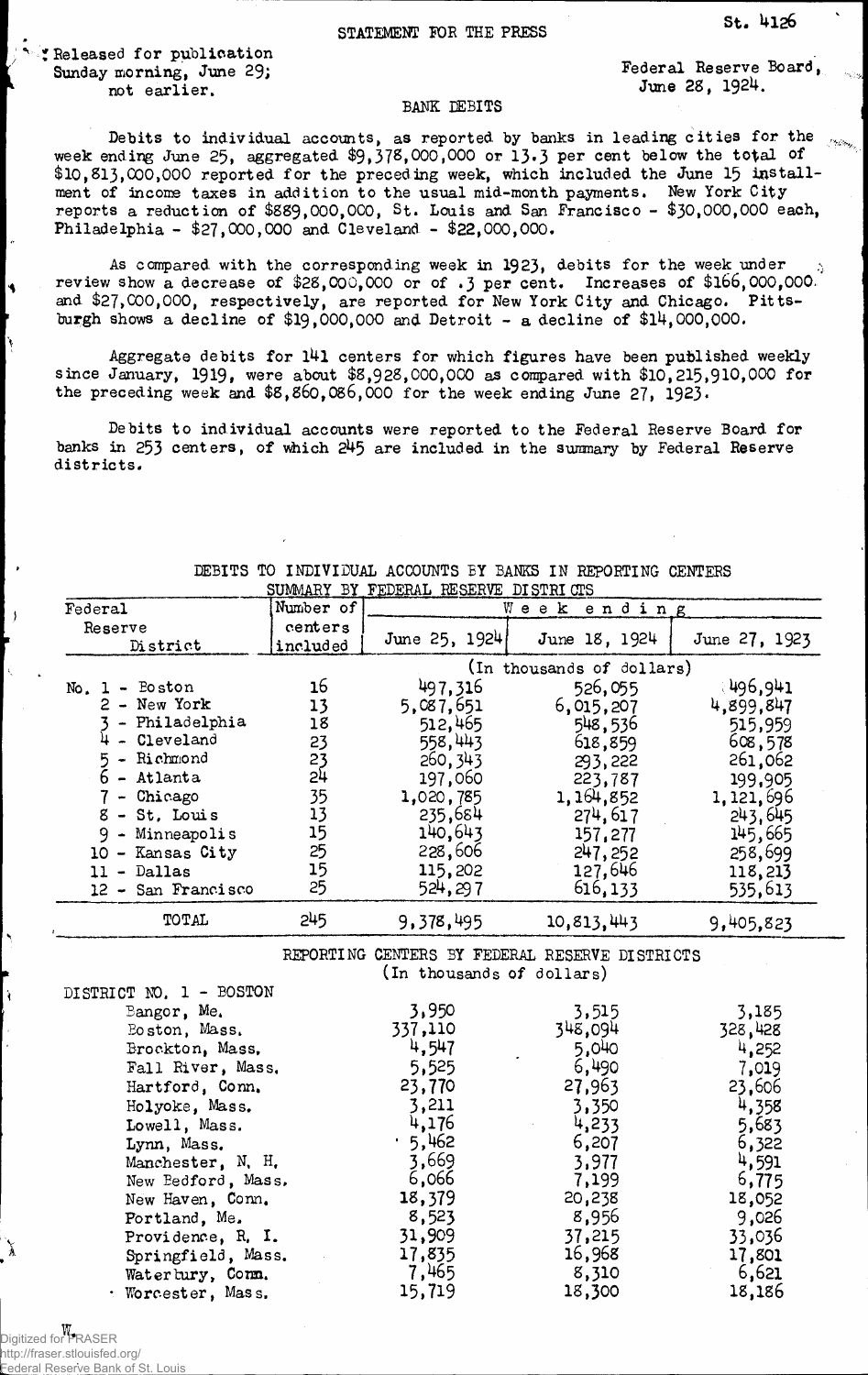| DEBITS TO INDIVIDUAL ACCOUNTS BY BANKS IN REPORTING CENTERS |                 |                              | St. 4126a       |
|-------------------------------------------------------------|-----------------|------------------------------|-----------------|
|                                                             | June 25, 1924   | Week ending<br>June 18, 1924 | June 27, 1923   |
|                                                             |                 |                              |                 |
|                                                             |                 | (In thousands of dollars)    |                 |
| DISTRICT NO. 2 - NEW YORK                                   | 20,495          | 27,926                       | 18,668          |
| Albany, N. Y.<br>Binghamton. N. Y.                          | 4,097           | 5,005                        | 4,599           |
| Buffalo, N.Y.                                               | 62,681          | 76,257                       | 66,489          |
| Elmira, N.Y.                                                | 3,744           | 4,507                        | 3,834           |
| Jamestown, N.Y.                                             | 3,646           | 4,788                        | 3,926           |
| Montclair, N. J.                                            | 3,365           | 4,201                        | 2,930           |
| Newark, N. J.                                               | 66,153          | 71,983                       | 58,991          |
| New York, N. Y.                                             | 4,814,567       | 5,703,293                    | 4,648,323       |
| Northern New Jersey Clearing                                |                 |                              |                 |
| House Association                                           | 49,130          | 46,466                       | 36,665          |
| Passaic, N. J.                                              | 7,150           | 8,443                        | 7,501           |
| Poughkeepsie, N. Y.                                         | 2,779           | 3,333<br>42,998              | œ<br>30,929     |
| Rochester, N. Y.                                            | 33,004<br>2,907 | 3,472                        | 2,913           |
| Stamford, Conn.<br>Syracuse, N.Y.                           | 16,712          | 15,868                       | 14,079          |
|                                                             |                 |                              |                 |
| DISTRICT NO. 3 - PHILADELPHIA                               |                 |                              |                 |
| Allentown, Pa.                                              | 7,109           | 7,724                        | 7,185           |
| Altoma, Pa.                                                 | 3,391           | 3,876<br>14,427              | 4,193<br>9,979  |
| Camden, N. J.                                               | 12,476          | 5,267                        | 4,906           |
| Chester, Pa.                                                | 4,659<br>8,276  | 9,077                        | 8,336           |
| Harrisburg, Pa.<br>Hazleton, Pa.                            | 2,953           | 3,496                        | 2,502           |
| Johnstown, Pa.                                              | 5,142           | 4,882                        | 6,393           |
| Lancaster, Pa.                                              | 5,410           | 6,788                        | 5,281           |
| Lebanon, Pa.                                                | 1,595           | 1,534                        | 1,651           |
| Norristown, Pa.                                             | 883             | 831                          | 1,054           |
| Philadelphia, Pa.                                           | 392,896         | 419,960                      | 396,911         |
| Reading, Pa.                                                | 7,857           | 10,200                       | 9,369           |
| Scranton, Pa.                                               | 17,900          | 16,200                       | 18,006          |
| Trenton, N. J.                                              | 13,292          | 14,010<br>11,774             | 14,209<br>9,676 |
| Wilkes-Barre, Pa.<br>Williamsport, Pa.                      | 11,991<br>3,959 | 4,191                        | 3,962           |
| Wilmington, Del.                                            | 8,471           | 8,883                        | 7,870           |
| York, Pa.                                                   | 4,205           | 5,416                        | 4,476           |
| DISTRICT NO. 4 - CLEVELAND                                  |                 |                              |                 |
| Akron, Ohio                                                 | 16,958          | 17,535                       | 19,436          |
| Butler, Pa.                                                 | 2,200           | 2,552                        | 2,779           |
| Canton, Ohio                                                | 9,421           | 10,101                       | 10,294          |
| Cincinnati, Ohio                                            | 69,098          | 75,050                       | 77,460          |
| Cleveland, Ohio                                             | 134,523         | 156,101                      | 140,852         |
| Columbus, Ohio                                              | 30,438          | 34,101                       | 34, 348         |
| Connellsville, Pa.                                          | 974             | 1,265                        | 1,438           |
| Dayton, Ohio                                                | 15, 343         | 18,400                       | 15,206<br>7,220 |
| Erie, Pa.                                                   | 7,448<br>4,966  | 7,722<br>5,400               | 5,215           |
| Greensburg, Pa.<br>Homestead, Pa.                           | 1,001.          | 1,078                        | 800             |
| Lexington, Ky.                                              | 3,598           | 4,351                        | 4,430           |
| Lima, Ohio                                                  | 4,129           | 4,599                        | 3,385           |
| Lorain, Ohio                                                | 1,496           | 1,773                        | 1,550           |
| New Brighton, Pa.                                           | 2,484           | 2,597                        | 2,603           |
| Oil City, Pa.                                               | 2,723           | 2,640                        | 2,976           |
| Pittsburgh, Pa.                                             | 182,047         | 191, 197                     | 201,435         |
| Springfield, Ohio                                           | 3,498           | 4,547                        | 4,520           |
| Toledo, Ohio                                                | 39,206          | 48,484                       | 40,057          |
| Warren, Ohio                                                | 2,108           | 3,139                        | 2,728           |
| Wheeling, W. Va.                                            | 10,172          | 10,075                       | 11,158          |
| Youngstown, Ohio<br>Zanesville, Ohio                        | 11,824<br>2,788 | 12,980<br>3,172              | 15,495<br>3,193 |
|                                                             |                 |                              |                 |

 $\bar{z}$ 

للمتعلق

المستحدث والمتحاول والمتحاول والمحاورة

 $\lambda$  $\hat{\mathcal{E}}$  .  $\bar{\mathcal{C}}$ 

حمد

 $\sim$ 

 $\epsilon$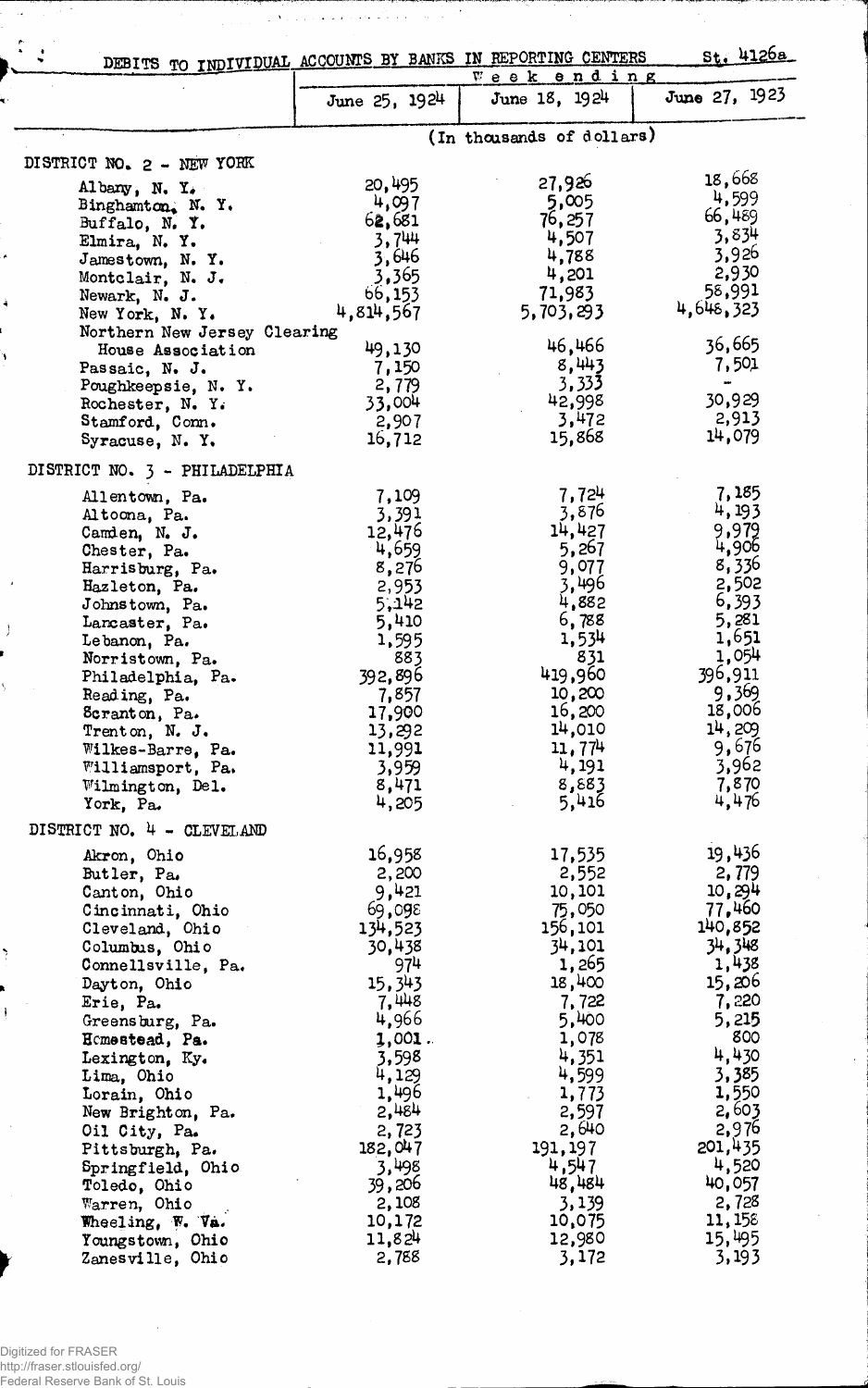|                                                                                                                                                                                                                                                                                                                                                                                                                                                                                            | DEBITS TO INDIVIDUAL ACCOUNTS BY BANKS IN REPORTING CENTERS<br>$St.$ 4126b<br>$V$ e e k<br>ending                                                                                                                |                                                                                                                                                                                                                  |                                                                                                                                                                                                                 |  |
|--------------------------------------------------------------------------------------------------------------------------------------------------------------------------------------------------------------------------------------------------------------------------------------------------------------------------------------------------------------------------------------------------------------------------------------------------------------------------------------------|------------------------------------------------------------------------------------------------------------------------------------------------------------------------------------------------------------------|------------------------------------------------------------------------------------------------------------------------------------------------------------------------------------------------------------------|-----------------------------------------------------------------------------------------------------------------------------------------------------------------------------------------------------------------|--|
|                                                                                                                                                                                                                                                                                                                                                                                                                                                                                            | June 25, 1924                                                                                                                                                                                                    | June 18, 1924                                                                                                                                                                                                    | June 27, 1923                                                                                                                                                                                                   |  |
| DISTRICT NO. 5 - RICHMOND                                                                                                                                                                                                                                                                                                                                                                                                                                                                  |                                                                                                                                                                                                                  | (In thousands of dollars)                                                                                                                                                                                        |                                                                                                                                                                                                                 |  |
| Asheville, N. C.<br>Baltimore, Md.<br>Charleston, S. C.<br>Charleston, W. Va.<br>Charlotte, N. C.<br>Columbia, S. C.<br>Cumberland, Md.<br>Danville, Va.<br>Durham, N. C.<br>Greensboro, N. C.<br>Greenville, S. C.<br>Hagerstown, Md.<br>Huntington, W. Va.<br>Lynchburg, Va.<br>Newport News, Va.<br>Norfolk, Va.<br>Raleigh, N. C.<br>Richmond, Va.<br>Roanoke, Va.<br>Spartanburg, S. C.<br>Washington, D. C.<br>Wilmington, N. C.<br>Winston-Salem, N. C.<br>DISTRICT NO. 6 - ATLANTA | 5,926<br>84,965<br>5,852<br>7,780<br>8,676<br>4,721<br>2, 143<br>1,419<br>4,098<br>4,197<br>3,515<br>2,331<br>5,750<br>3,411<br>1,327<br>12,662<br>7,020<br>24,428<br>5,625<br>3,042<br>50,702<br>4,490<br>6,263 | 5,858<br>94,600<br>6,901<br>8,976<br>11,191<br>4,500<br>2,210<br>1,809<br>5,548<br>4,514<br>4,186<br>2,387<br>6,542<br>4,309<br>1,635<br>15,610<br>7,091<br>27,681<br>6,020<br>3,405<br>54,291<br>4,888<br>9,070 | 4,362<br>85,500<br>7,984<br>8,202<br>7,997<br>5,191<br>1,951<br>1,708<br>3,732<br>3,799<br>4,160<br>2,707<br>5,902<br>4,659<br>1,439<br>13,931<br>7,250<br>27,749<br>5,293<br>2,180<br>44,360<br>4,812<br>6,134 |  |
| Albany, Ga.<br>Atlanta, Ga.<br>Augusta, Ga.<br>Birmingham, Ala.<br>Brunswick, Ga.<br>Chattanooga, Tem.<br>Columbus, Ga.<br>Dothan, Ala.<br>Elberton, Ga.<br>Jackson, Miss.<br>Jacksonville, Fla.<br>Knoxville, Tenn.<br>Macon, Ga.<br>Meridian, Miss.<br>Mobile, Ala.<br>Montgomery, Ala.<br>Nashville, Tenn.<br>Newnan, Ga.<br>New Orleans, La.<br>Pensacola, Fla.<br>Savannah, Ga.<br>Tampa, Fla.<br>Valdosta, Ga.<br>Vicksburg, Miss.                                                   | 650<br>29,961<br>4,208<br>23,066<br>557<br>7,792<br>1,943<br>414<br>136<br>3,200<br>12,523<br>6,118<br>4,452<br>2,493<br>6, 199<br>3,857<br>14,447<br>227<br>55,347<br>1,406<br>8,128<br>7,740<br>865<br>1,331   | 880<br>30,512<br>5,040<br>25,743<br>724<br>9,656<br>2,565<br>404<br>178<br>3,067<br>15,839<br>8,265<br>5,029<br>2,894<br>6,044<br>4,663<br>18,509<br>272<br>62,027<br>1,696<br>8,599<br>8,601<br>918<br>1,662    | 744<br>27,424<br>5,598<br>23,947<br>569<br>7,672<br>2,146<br>475<br>120<br>2,362<br>11,708<br>6,951<br>4,605<br>3,801<br>5,973<br>3,778<br>15,313<br>297<br>58,231<br>1,294<br>7,874<br>6,917<br>927<br>1,179   |  |

 $\epsilon$ 

C.

 $\ddot{\mathsf{f}}$ 

 $\ddot{\bullet}$ 

Digitized for FRASER http://fraser.stlouisfed.org/ Federal Reserve Bank of St. Louis  $\frac{1}{2}$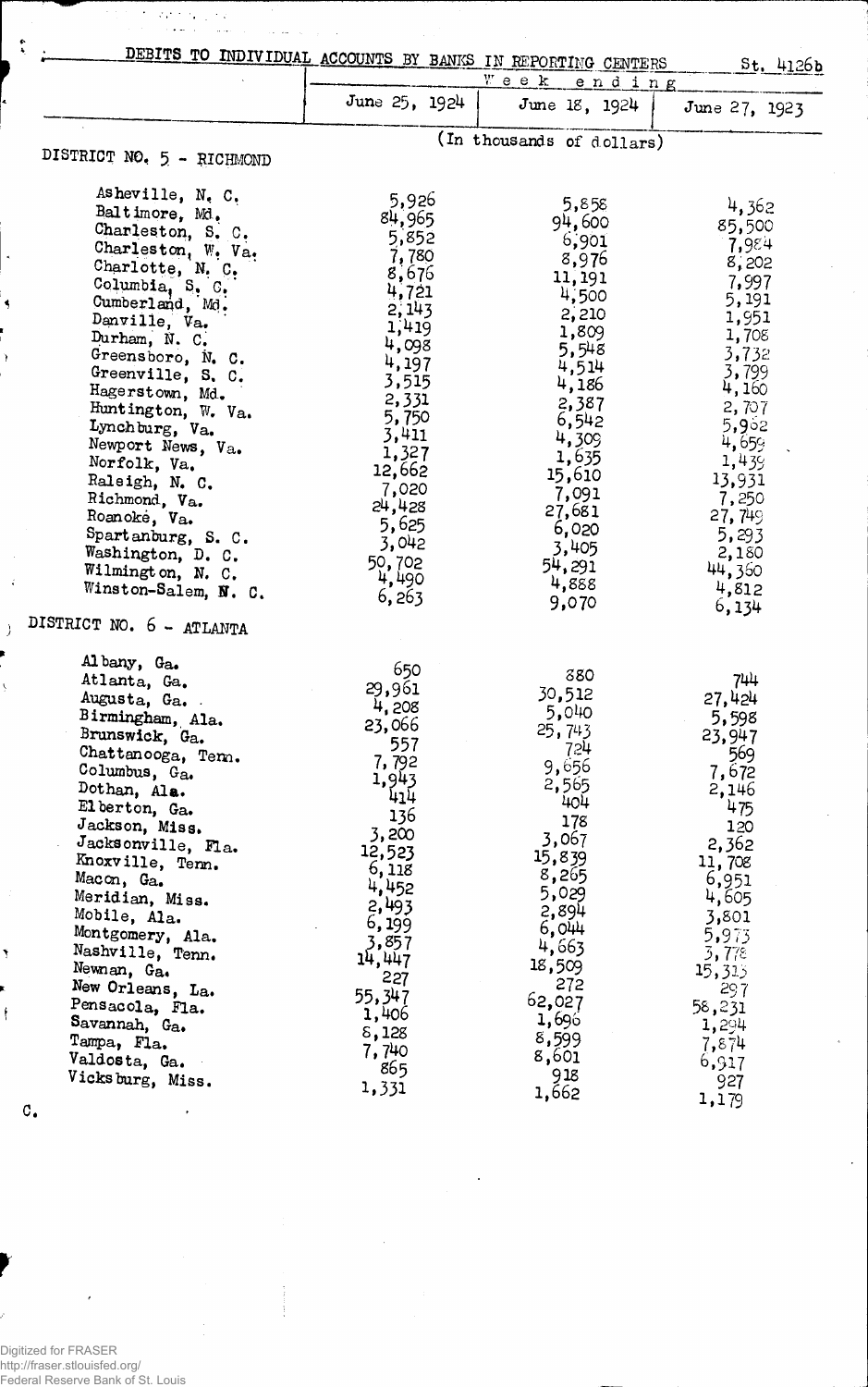|                                              |                  | DEBITS TO INDIVIDUAL ACCOUNTS BY BANKS IN REPORTING CENTERS<br>Week ending |                                |
|----------------------------------------------|------------------|----------------------------------------------------------------------------|--------------------------------|
|                                              | June 25, 1924    | June 18, $1924$                                                            | June 27, $1923$                |
|                                              |                  | (In thousands of dollars)                                                  |                                |
| DISTRICT NO. 7 - CHICAGO                     |                  |                                                                            |                                |
| Adrian, Mich.                                | 755              | 1,074                                                                      | 675                            |
| Aurora, Ill.                                 | 3,022            | 3,345                                                                      | 3,287                          |
| Bay City, Mich.                              | 2,221            | 2,702                                                                      | 2,673                          |
| Bloomington, Ill.                            | $2,058$<br>7,494 | 2,770                                                                      | 2,224                          |
| Cedar Rapids, Iowa                           |                  | 6,692                                                                      | 6,034                          |
| Chicago, Ill.                                | 685,440          | 704,802                                                                    | 658,344                        |
| Danville, Ill.                               | 2,800            | 4,100                                                                      | 3,000                          |
| Davenport, Iowa                              | 6,541<br>3,500   | 6,817<br>4,064                                                             | 7,998<br>3,411                 |
| Decatur, Ill.<br>Des Moines, Iowa            | 25,374           | 26,400                                                                     | 18,493                         |
| Detroit, Mich.                               | 172,044          | 167,387                                                                    | 186, 116                       |
| Dubuque, Iowa                                | 3,892            | 3,274                                                                      | 3,135                          |
| Flint, Mich.                                 | 6,744            | 8,042                                                                      | 7,096                          |
| Fort Wayne, Ind.                             | 8,151            | 9,100                                                                      | 8,497                          |
| Gary, Ind.                                   | 4,069            | 3,565                                                                      | 4,699<br>$\bullet$ . $\bullet$ |
| Grand Rapids, Mich.                          | 14,673           | 16,059                                                                     | 15,581                         |
| Green Bay, Wis.                              | 2,408            | 2,791                                                                      | 2,337                          |
| Hammond, Ind.                                | 3,760            | 3,480                                                                      | 4,540                          |
| Indianapolis, Ind.                           | 31,500           | 37,323                                                                     | 34,913                         |
| Jackson, Mich.                               | 3,780            | 3,970                                                                      | 5,581                          |
| Kalamazoo, Mich.                             | 4,366            | 5,383                                                                      | 4,515                          |
| Lansing, Mich.                               | 5,400            | 6,749                                                                      | 9,025                          |
| Mason City, Iowa                             | 2,287            | 1,971                                                                      | 1,977                          |
| Milwaukee, Wis.                              | 53,437           | 63,457                                                                     | 58,042                         |
| Moline, Ill.                                 | 1,270            | 1,919                                                                      | 1,916                          |
| Muscatine, I cwa                             | 1,103            | 1,288                                                                      | 1,151                          |
| Oshkosh, Wis.                                | 2,400            | 2,500                                                                      | 2,200                          |
| Peoria, Ill.                                 | 8,093            | 8,142                                                                      | 9,334                          |
| Rockford, Ill.                               | 4,937            | 6,317                                                                      | 5,400                          |
| Saginaw, Mich.                               | 4,820            | 5,094                                                                      | 5,007                          |
| Sioux City, Iowa                             | 16,538           | 17,724                                                                     | 16,555                         |
| South Bend, Ind.                             | 10,828           | 9,655                                                                      | 12,800                         |
| Springfield, Ill.                            | 6,547            | 7,894                                                                      | 5,939                          |
| Terre Haute, Ind.                            | 4,633            | 4,974                                                                      | 5,492                          |
| Waterloo, Iowa<br>DISTRICT NO. 8 - ST. LOUIS | 3,900            | 4,025                                                                      | 3,709                          |
|                                              |                  |                                                                            |                                |
| East St. Louis and                           |                  |                                                                            |                                |
| Nat'l Stock Yards, Ill.                      | 9,032            | 8,622                                                                      | 10,698                         |
| Eldorado, Ark.                               | 1,822            | 1,976                                                                      | 2,654                          |
| Evansville, Ind.<br>Fort Smith, Ark.         | 6,795<br>2,208   | 6,649                                                                      | 7,330                          |
| Greenville, Miss.                            | 589              | 2,232<br>817                                                               | 2,117                          |
| Helena, Ark.                                 | 877              | 924                                                                        | 531<br>779                     |
| Little Rock, Ark.                            | 12,067           | 12,990                                                                     |                                |
| Louisville, Ky.                              | 36,902           | 39,914                                                                     | 9,500<br>36,415                |
| Memphis, Tenn.                               | 23,763           | 28,324                                                                     | 25,030                         |
| Owensboro, Ky.                               | 1,150            | 1,349                                                                      | 1,098                          |
| Quincy, Ill.                                 | 2,260            | 2,701                                                                      | 1,991                          |
| St. Louis, Mo.                               | 136,114          | 165,800                                                                    | 142,671                        |
|                                              |                  |                                                                            |                                |
| Sedalia, Mo.                                 | 914              | 992                                                                        | $\blacksquare$                 |

 $\overline{\phantom{a}}$ 

 $\ddot{\phantom{1}}$ 

Ť

J.

j

ŧ

٦

 $\bar{\rm t}$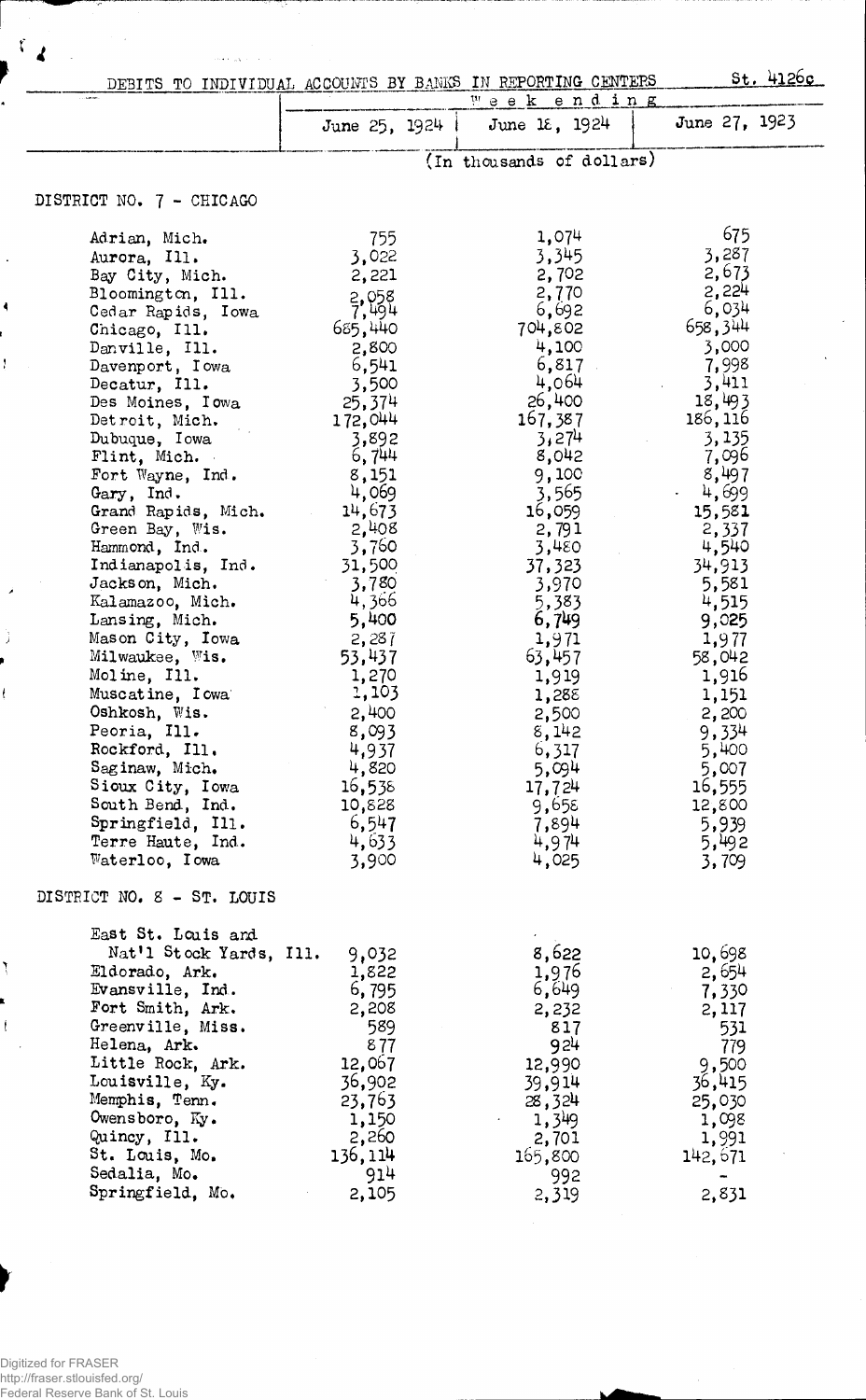|                                    | $St.$ 4126d<br>DEBITS TO INDIVIDUAL ACCOUNTS BY BANKS IN REPORTING CENTERS<br>Week ending |                           |                         |  |
|------------------------------------|-------------------------------------------------------------------------------------------|---------------------------|-------------------------|--|
|                                    | June 25, 1924                                                                             | June 18, 1924             | June 27, 1923           |  |
|                                    |                                                                                           | (In thousands of dollars) |                         |  |
| DISTRICT NO. 9 - MINNEAPOLIS       |                                                                                           |                           |                         |  |
|                                    |                                                                                           |                           |                         |  |
| Aberdeen, S. D.                    | 1,069                                                                                     | 1,271                     | 1,183                   |  |
| Billings, Mont.                    | 1,518                                                                                     | 1,651                     | 1,580                   |  |
| Dickinson, N. D.                   | 326                                                                                       | 225                       | 208                     |  |
| Duluth, Minn.                      | 18,126                                                                                    | 16,177                    | 20,357                  |  |
| Fargo, N. D.                       | 1,975                                                                                     | 2,465                     | 2,728                   |  |
| Grand Forks, N. D.                 | 1,053                                                                                     | 1,554                     | $\blacksquare$<br>1,728 |  |
| Helena, Mont.                      | 1,865                                                                                     | 1,897                     | 414                     |  |
| Jamestown, N. D.                   | $2, \frac{385}{212}$                                                                      | 409<br>2,323              | 2,723                   |  |
| La Crosse, Wis.                    |                                                                                           | 76,814                    | 66,602                  |  |
| Minneapolis, Minn.                 | 70,036<br>871                                                                             | 932                       | 885                     |  |
| Minot, N. D.                       | 456                                                                                       | 496                       | 456                     |  |
| Red Wing, Minn.<br>St. Paul, Minn. | 36,426                                                                                    | 46,745                    | 40,882                  |  |
| Sioux Falls, S. D.                 | 2,727                                                                                     | 3,031                     | 3,182                   |  |
| South St. Paul, Mirm.              | 4,887                                                                                     | 4,911                     |                         |  |
| Superior, Wis.                     | 1,746                                                                                     | 1,867                     | 1,781                   |  |
| Winona, Minn.                      | 905                                                                                       | 974                       | 956                     |  |
| DISTRICT NO. 10 - KANSAS CITY      |                                                                                           |                           | 1,364                   |  |
| Atchison, Kans.                    | 1,389                                                                                     | 1,296                     | 2,733                   |  |
| Bartlesville, Okla.                | 2,713                                                                                     | 2,472<br>3,143            | 4,516                   |  |
| Casper, Wyo.<br>Cheyerme, Wyo.     | 3,490<br>1,669                                                                            | 1,875                     | 2,563                   |  |
| Colorado Springs, Colo.            | 2,429                                                                                     | 2,875                     | 2,686                   |  |
| Denver, Colo.                      | 34,102                                                                                    | 35,535                    | 32,465                  |  |
| Enid, Okla.                        | 2,336                                                                                     | 2,539                     | 2,904                   |  |
| Fremont, Neb.                      | 614                                                                                       | 801                       | 616                     |  |
| Grand Junction, Colo.              | 606                                                                                       | 586                       | 559                     |  |
| Guthrie, Okla.                     | 610                                                                                       | 720                       | 625                     |  |
| Independence, Kans.                | 1,778                                                                                     | 2,636                     | 2,307                   |  |
| Joplin, Mo.                        | 2,725                                                                                     | 3,221                     | 2,647                   |  |
| Kansas City, Kans.                 | 4,803                                                                                     | 4,563                     | 5,019                   |  |
| Kansas City, Mo.                   | 63,990                                                                                    | 71,476                    | 71, 241                 |  |
| Lawrence, Kans.                    | 1,361                                                                                     | 1,056                     | 985                     |  |
| Lincoln, Neb.                      | 6,237                                                                                     | 5,652                     |                         |  |
| McAlester, Okla.                   | $\overline{\phantom{a}}$                                                                  | 685                       | 879                     |  |
| Muskogee, Okla.                    | 1,840                                                                                     | 2,636                     | $\blacksquare$          |  |
| Oklahoma City, Okla.               | 14,112                                                                                    | 15,784                    | 18,357                  |  |
| Okmulgee, Okla.                    | 1,841                                                                                     | 1,907                     | 2,009                   |  |
| Omaha, Neb.                        | 40,771                                                                                    | 43,797                    | 46,327                  |  |
| Parsons, Kans.                     | 762                                                                                       | 695                       | 682                     |  |
| Pittsburg, Kans.                   | 1,300                                                                                     | 1,307                     | 1,596                   |  |
| Pueblo, Colo.<br>St. Joseph, Mo.   | 3,685<br>11,781                                                                           | 3,365<br>12,624           | 3,717<br>11,116         |  |
| Topeka, Kans.                      | 4,278                                                                                     | 2,616                     | 3,587                   |  |
| Tulsa, Okla.                       | 16,996                                                                                    | 21,695                    | 28,204                  |  |
| Wichita, Kans.                     | 8,465                                                                                     | 8,668                     | 9,874                   |  |

 $\sim 3$  .

 $\sim$